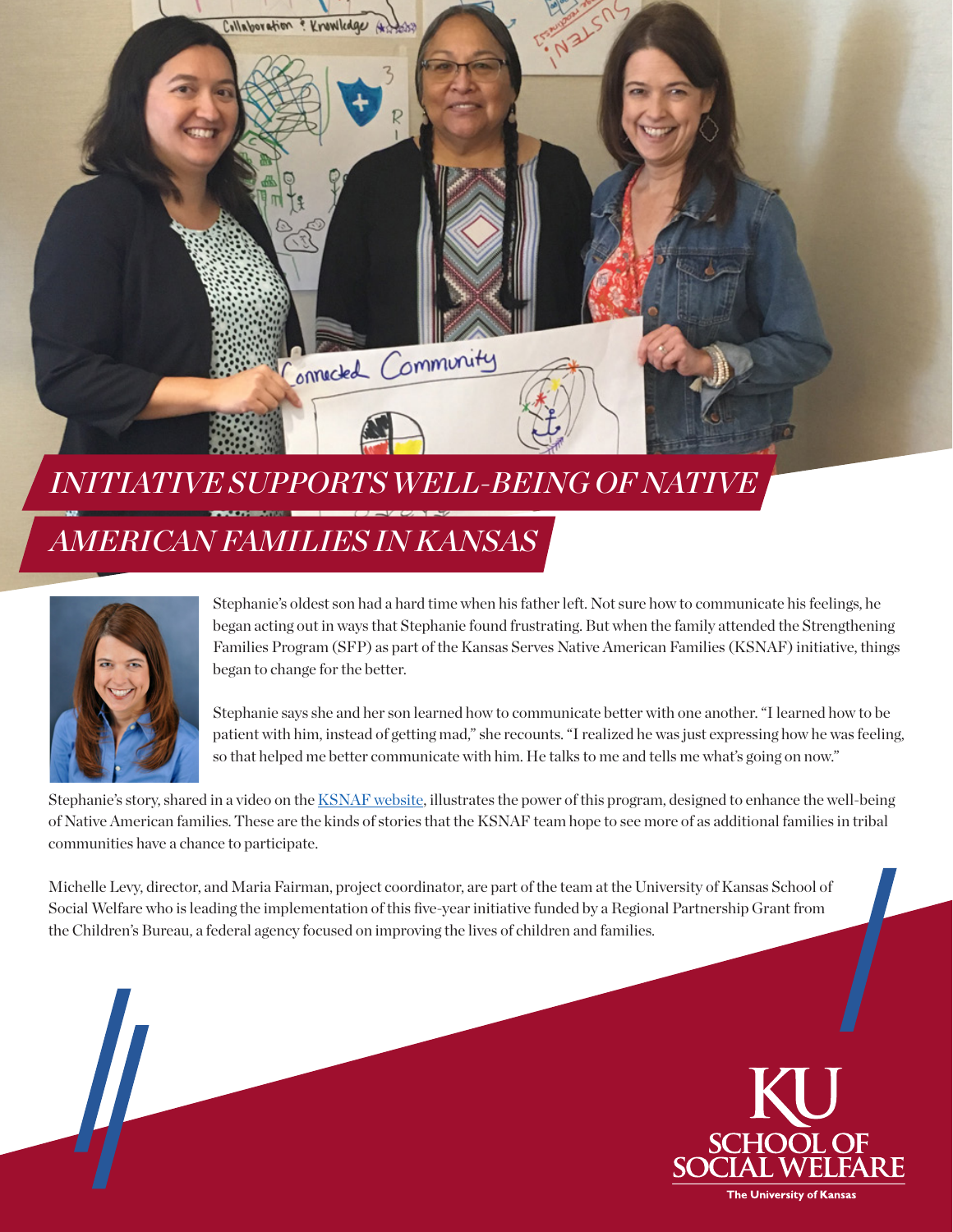#### COVID OFFERS NEW OPPORTUNITIES

SFP is a 14-week family skills development program that focuses on communication, bonding, and caregiver supervision. When SFP was launched in 2018, participants gathered together for groups, which started each week with a shared family meal. Then, in 2020, the COVID-19 pandemic hit and the in-person meetings were no longer possible. The KSNAF team and SFP staff worked diligently to change their delivery model so the program would not be interrupted.

"When the pandemic hit, we didn't stop serving our families," Fairman says. "We didn't take a break. That next week we were already planning how we would serve them."

SFP had never before been delivered virtually, so the team had to get buy-in from the developers to try it. Soon, they saw some unexpected benefits of switching to a virtual format. Now, family members who lived in other states could participate, no longer bound by geographical location. Meetings were no longer cancelled due to weather or challenges with transportation.



**An evaluation team made up of School of Social Welfare faculty and staff are conducting a comprehensive evaluation of the process and the outcomes of the program, including its impact on children, parents, and systems that serve Native American families. The project is also part of a national cross-site study conducted by the Children's Bureau and Mathematica.** 

**While the data are still coming in, Levy and Fairman have already seen positive results of the program and how much it means to the families who have participated. Fairman shares that at the conclusion of one of the classes, she asked the parents how they wanted to celebrate their family's graduation. They told her, "We just want to see each other. We just want to still be together," she recounts. "That says a lot, that our parents wanted to connect more than anything else. They had built connections and bonds with other parents."** 

#### FOCUSED ON FAMILIES' STRENGTHS

The overarching goal of the KSNAF program is to improve the well-being and safety of Native American children who have been affected by caregiver or community substance abuse, which is often the result of generational trauma suffered by Native American communities, Fairman points out. Families are referred to the program from tribal, state and community child welfare agencies, behavioral health treatment centers, courts, health centers, social services, and others.

The focus is on celebrating families and their strengths, supporting their culture, and honoring their community. "We don't assume that families are weak; they are already strong," shares Fairman, who is a descendent of the Prairie Band Potawatomi Nation and the Winnebago Tribe in Nebraska. "We are here to walk alongside, to support them, to build a stronger family, a stronger connection to each other."

"Our motto is, grow stronger together," Levy concurs. "It's really starting with the strengths and building on that."

A guiding principle of KSNAF is demonstrating respect for Native families and communities. For example, Fairman says, the program embraces the kinship relationships that often exist in Native families. "To define a 'family' for Native American families is very different because of our kinship relationships," she explains. "It's not uncommon to have lots of caregivers and lots of children within one household. 'Parent' is used as a verb, not a noun. It's our entire community's responsibility to parent our children."

#### PARTNERSHIPS ARE KEY TO SUCCESS

Levy and Fairman attribute the program's success to partnerships with the Prairie Band Potawatomi Nation, Sac and Fox Nation of Missouri in Kansas and Nebraska, Iowa Tribe of Kansas and Nebraska, the Kickapoo Tribe in Kansas, Kansas City Indian Center, and Haskell Indian Nations University.

"Without them, we wouldn't be able to do anything," Fairman says. "You just have to remember, you are coming into their sovereign Nations, and you have to ask permission and be very respectful in order for them to receive this. It has to be what they want. They have to have the buy-in. It's crucial."

Another important component of KSNAF's success is that it recruits, trains, and supports Native American individuals to be SFP group leaders. "That's a big difference with our program," Fairman notes. "Our families will be receiving instruction from people they can identify with and connect with."

Additional partners include Kansas Department for Children and Families, Kansas Department for Aging and Disability Services, and KVC, a child welfare and behavioral healthcare organization.

*"Our motto is, grow stronger together," Levy concurs. "It's really starting with the strengths and building on that."*